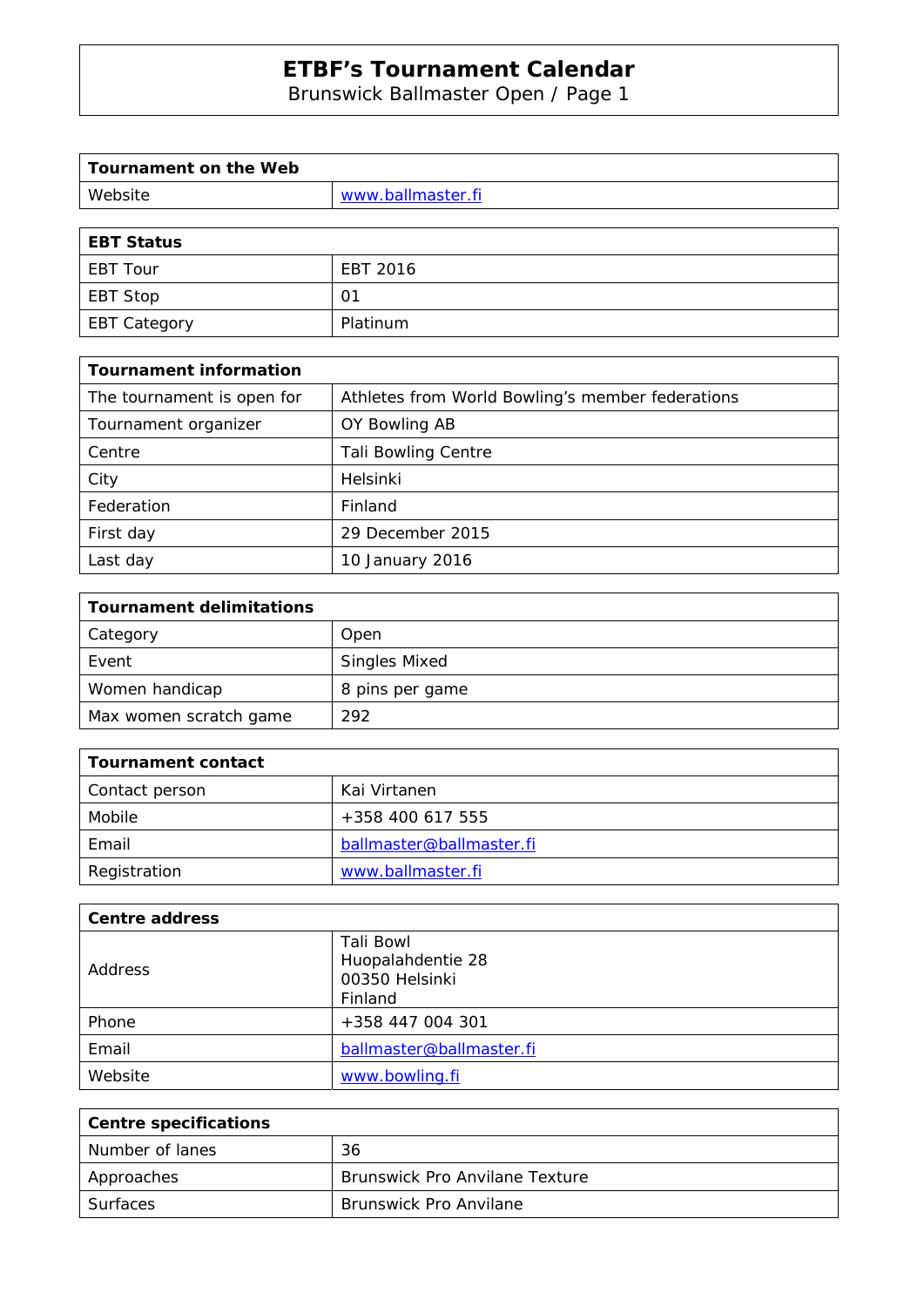Brunswick Ballmaster Open / Page 2

| Pin decks          | Brunswick Anti s Kid              |
|--------------------|-----------------------------------|
| <b>Pin setters</b> | <b>Brunswick GSX</b>              |
| Pins               | Brunswick Max                     |
| Score system       | Brunswick Vector with Vector Plus |

| <b>Dressing specifications</b> |                                                                |
|--------------------------------|----------------------------------------------------------------|
| Oil machines                   | Brunswick Envoy (Oiling)<br>Brunswick Authority A22 (Dressing) |
| Oil                            | Brunswick / DBT                                                |
| Cleaner                        | Brunswick / DBT                                                |
| Pattern prepared by            | <b>Tali Bowling Centre</b>                                     |
| Dressing done by               | <b>Tali Bowling Centre</b>                                     |

| <b>Prize money specifications</b> |                                                                                                                                                                                                                                                                                   |
|-----------------------------------|-----------------------------------------------------------------------------------------------------------------------------------------------------------------------------------------------------------------------------------------------------------------------------------|
| Prize fund status                 | Fixed                                                                                                                                                                                                                                                                             |
| Tax on prizes                     | <b>Yes</b>                                                                                                                                                                                                                                                                        |
|                                   | As a consequence of the Finnish tax regulations, there will be<br>a tax on prize money for non-Finnish participants. The tax,<br>which is 15% of any prize, will be deducted from the prizes by<br>the organizer.                                                                 |
| Tax rules                         | Anyhow, an exception exists for US citizens competing in Fin-<br>land, since their income is free from Finnish tax, if the total of<br>one person's income does not exceed 20.000 USD over the<br>tax year. If this limit is passed, then the whole sum is liable<br>to taxation. |

| Prize money expressed in € |                      |
|----------------------------|----------------------|
| <b>Position</b>            | <b>Singles Mixed</b> |
| Position 1                 | 13.000               |
| Position 2                 | 9.000                |
| Position 3                 | 6.000                |
| Position 4                 | 4.000                |
| Position 5                 | 3.000                |
| Position 6                 | 2.600                |
| Position 7                 | 2.500                |
| Position 8                 | 2.400                |
| Position 9                 | 2.300                |
| Position 10                | 2.200                |
| Position 11                | 2.100                |
| Position 12                | 2.000                |
| Position 13                | 1.800                |
| Position 14                | 1.600                |
| Position 15                | 1.500                |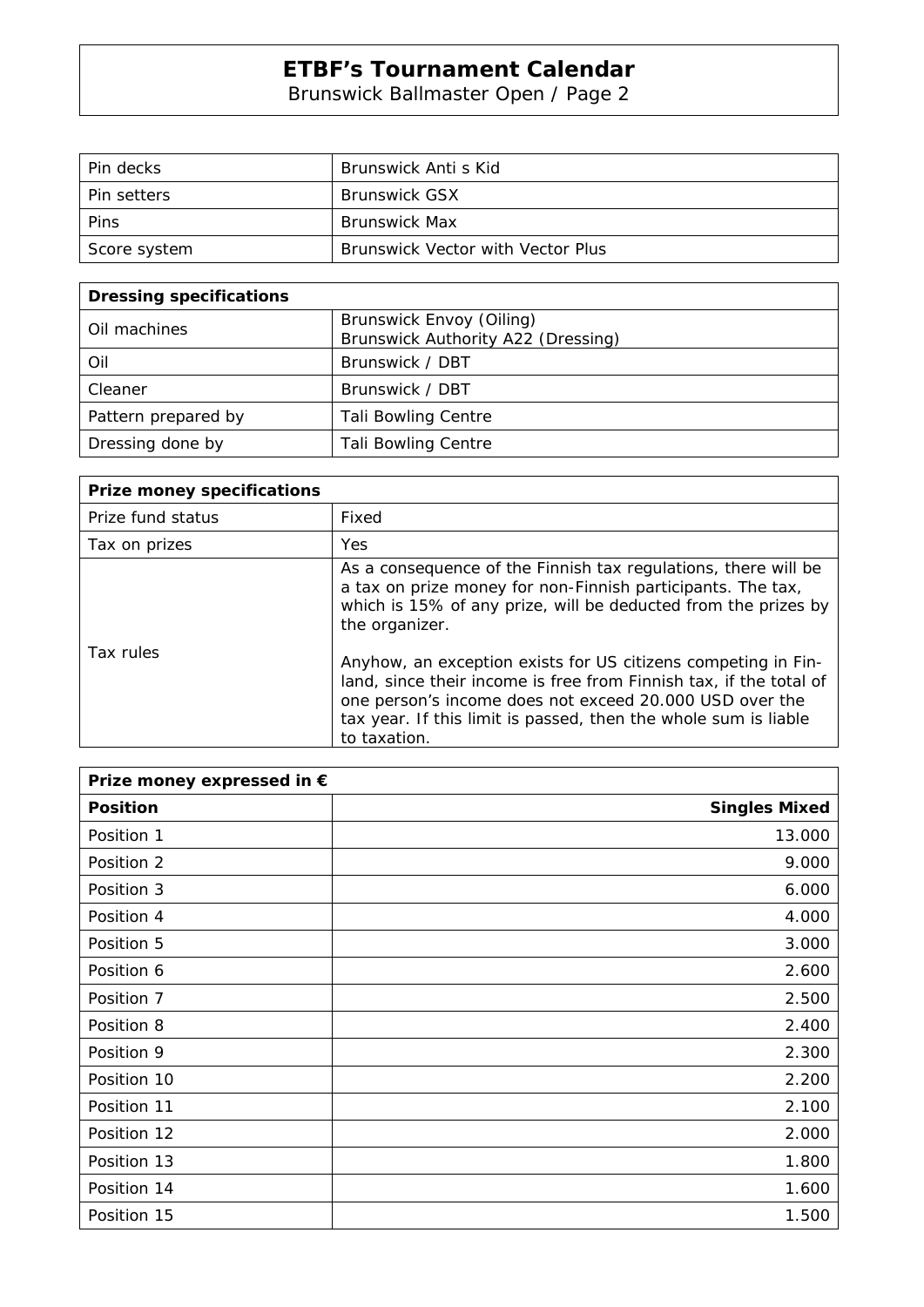Brunswick Ballmaster Open / Page 3

| Position 16                 | 1.400   |
|-----------------------------|---------|
| Position 17-36              | 1.200   |
| Position 37-54              | 1.000   |
| First 300 game or high game | 3.000   |
| 300 game/high game          | 2.000   |
| 250eXtra winner             | 1.000   |
| No250eXtra winner           | 300     |
| <b>Total</b>                | 103.300 |

### **Tournament format**

**Qualification**  Entries and re-entries, 6 games

### **Desperado Squad**

Desperado squad, 1 game

### **Composing Top 54**

Top 44 from the general standing Top 6 from a standing including squad 1 to 8, who are not in top 44 in the general standing Top 4 from the one game desperado squad

### **Final step 1**

54 athletes will play 5 games starting from scratch All 54 athletes will qualify for the final step 2

### **Final step 2**

54 athletes will play an additional 5 games Top 12 athletes with the total 10 games score will qualify for the final step 3 Athletes not continuing will be ranked 13-54 according to their positions in the final step 2

### **Final step 3**

12 athletes will play a Round Robin with the pin fall from the step 1 and 2 carried forward

There will be 11 rounds in the Round Robin, each consisting of one game matches.

After the conclusion of each match in all 11 rounds, bonus points will be added to the score total as follows: 30 points for a won match and 15 points for a tied match.

The standing after the final step 3 is an accumulated total of the score of the 10 games in step 1 and 2, the score of the 11 games in step 3 and all won bonus points in the Round Robin matches.

Top 4 of this standing will qualify for the final step 4 Athletes not continuing will be ranked 5-12 according to their positions in the final step 3

### **Final step 4**

There will be 3 stepladder matches, all starting from scratch References to positions is to positions after the final step 3

#### Stepladder match 1

The athlete positioned 4 and the athlete positioned 3 will play a one game match The looser of the match will be ranked 4 in the final tournament standing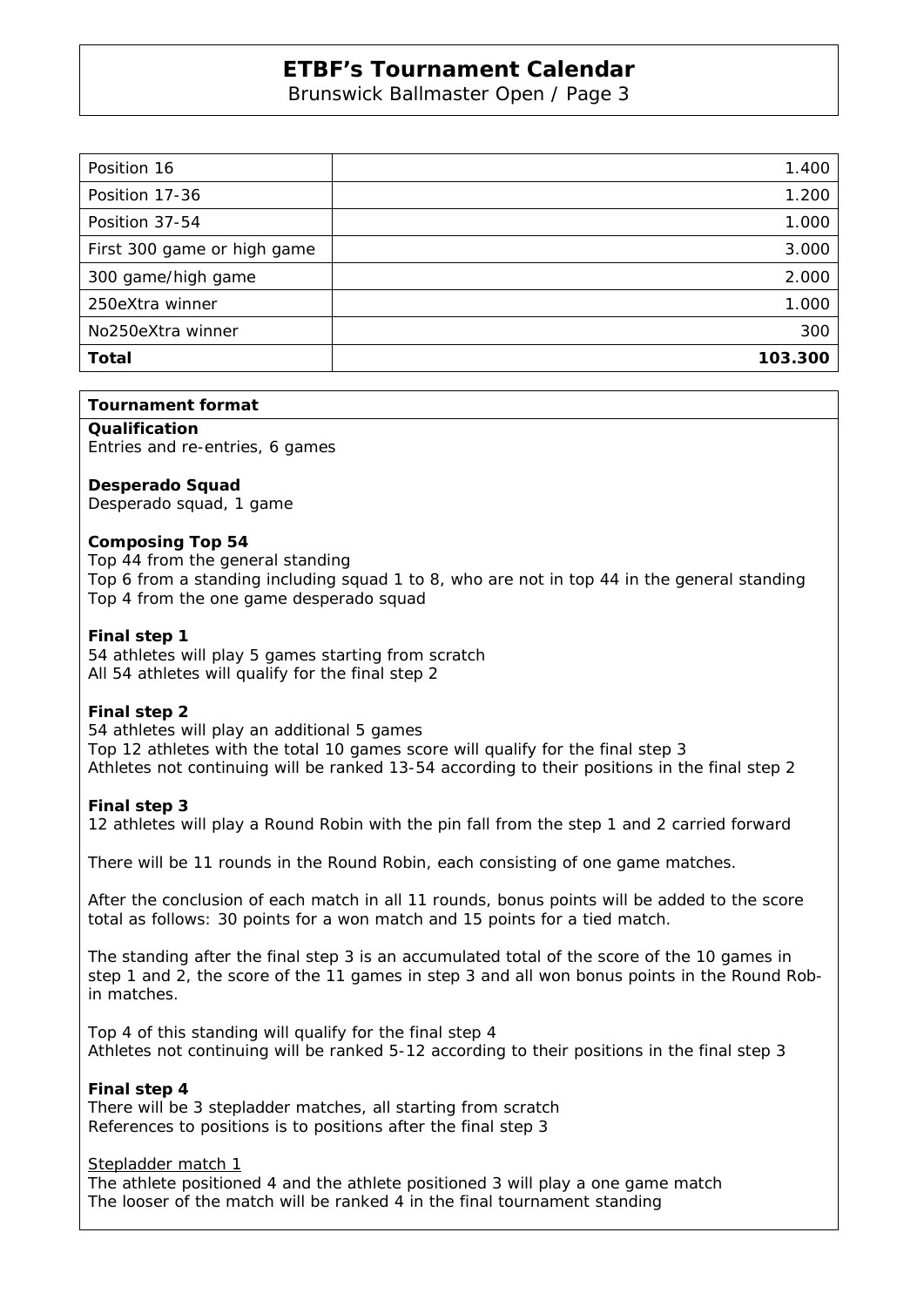Brunswick Ballmaster Open / Page 4

### Stepladder match 2

The winner of the previous step and the athlete positioned 2 will play a one game match The looser of the match will be ranked 3 in the final tournament standing

### Stepladder match 3

The winner of the previous step and the athlete positioned 1 will play a one game match The looser of the match will be ranked 2 in the final tournament standing The winner of the match will be ranked 1 in the final tournament standing

### **Tournament tie rules**

### **Qualification**

The highest positioned athlete will be the athlete scoring the highest total of all counting qualification games minus the score of the lowest game. If a tie still exists, the highest positioned athlete will be the athlete with the highest total of all counting qualification games minus the score of the two lowest games etc.

### **Desperado**

A tie influencing who will qualify for the first final step will be broken by playing a  $9<sup>th</sup>$  and  $10<sup>th</sup>$ frame roll off, repeated until the tie is broken.

### **Final Step 1-3**

Ties influencing who will qualify for the next final step, and ties for any of the first 4 positions in step 2, will be broken by playing a  $9<sup>th</sup>$  and  $10<sup>th</sup>$  frame roll off, repeated until the tie is broken. In all other tie situations in step 1-2, a procedure similar to the procedure for the qualification will be followed. When games are compared in the final step 2, bonus points won in the matches are not taken into consideration.

### **The final step 4**

In case of a tie in a match in the final step 3, a one ball roll off on a full set of pins will be played, repeated until the tie is broken.

# **The Brunswick Ballmaster Open 300eXtra**

The Brunswick Ballmaster Open 300eXtra (BBO300eXtra) is open only for all Brunswick Ballmaster Open participants. The total fixed price money in BBO300eXtra is 6.300 €.

The entry fee for entering into the Brunswick Ballmaster Open 300eXtra is  $\epsilon$  10. One entry fee covers one 6 game qualification or one game desperado squad. The entry fee also covers a bowler games in the final if he/she enter the 300eXtra competition in the squad he/she qualify for the final. Eventually games played before the athlete enters the BBO300eXtra are not valid in the competition. Eventually games played in squads, where the athlete does not enter the BBO300eXtra, are not valid in the competition. An athlete cannot pay an entry fee just before the final, to participate in Brunswick Ballmaster Open 300eXtra at the final day.

### **300 games in BBO300eXtra in qualification, desperado or in final step 1 to 4**  First 300 game:

If there are no more 300 games, the first 300 game will win 5.000  $\epsilon$ . If there are more 300 games, the first 300 game will win 3.000  $\epsilon$ . If there will be more 300 games, the bowler who made the first 300 game will play in the roll off for  $2.000 \in$  (see the tie rules below). Next 300 game(s): All bowlers who make a 300 game will play a roll off for 2.000  $\epsilon$ .

If there is no 300 game in the BBO300eXtra in any phase, the 5.000  $\epsilon$  will be split among bowlers scoring the highest game in the BBO300eXtra in any phase.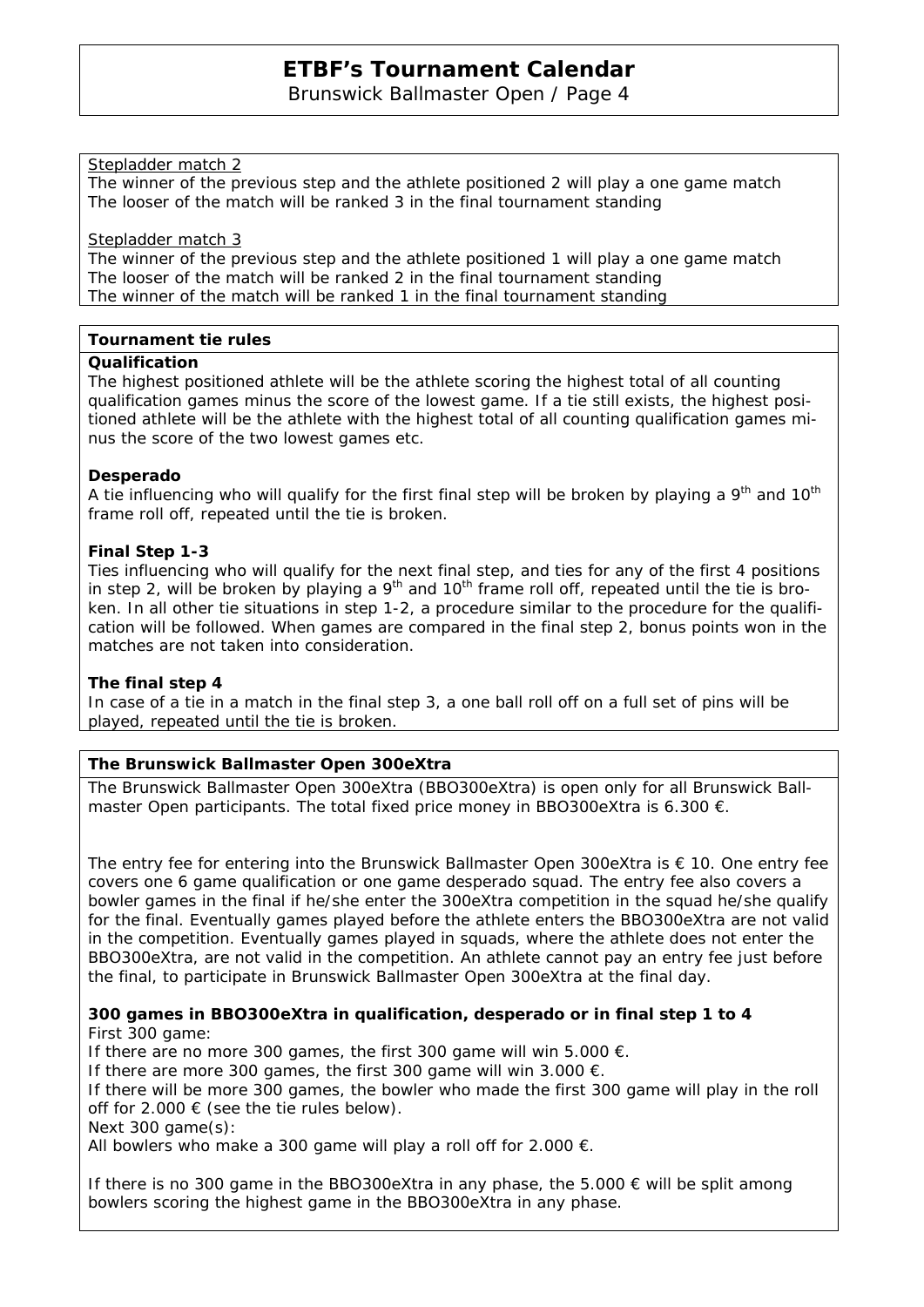Brunswick Ballmaster Open / Page 5

### **Tie rules**

A one ball roll off with a full set of pins will be played, repeated until the tie is broken.

If more than two bowlers takes part in the roll off and there is a tie in the roll off, only bowlers, who tie with the highest score, will continue to the next roll off.

The roll off will be played after the TV finals of the Brunswick Ballmaster Open and on the TVpair.

The playing order will be chosen by the athlete who rolled the first 300 game.

In case of further ties, the order will be reversed for each round.

All athletes will shoot on the same lane.

The lane will be chosen by the Tournament Director.

If there are more rounds in the roll off, the lane will be alternated on each round.

Athletes have two practice balls on both lanes. Practice lanes will be available on a lane specified by the organizer before the roll off.

### **250eXtra roll off finals**

All athletes entering the 300eXtra in squads 1 to 15 are automatically included in the 250eXtra competition for no additional fee. All athletes who bowl one or more scratch games of 250 or higher will play a roll off. The winner of the roll off will be awarded  $\epsilon$  1.000. The lane draw for the roll of is done by the organizer. The athlete will play the first 3 roll off rounds at the same lane. If there are still more than 24 athletes left back in the roll off, they will bowl at the same lane until there is 24 athletes or less left back. The roll offs will be played on Friday 8 January at 21.30. There will be NO lane maintenance before the roll offs.

### $1<sup>st</sup>$  roll off

All athletes included will bowl a one ball roll off on a full set of pins. Athletes scoring 8 pins or more will continue to the next roll off. If there are no score of 8 pins or higher, the athletes who are tied at the highest score, will continue to the next roll off.

### 2<sup>nd</sup> roll off

All athletes included will bowl a one ball roll off on a full set of pins. Athletes scoring 9 or more will continue to the next roll off. If there are no score of 9 pins or higher, the athletes who are tied with the highest score, will continue to the next roll off.

#### $3<sup>rd</sup>$  roll off and further in case where more than 24 athlete continue

All athletes included will bowl a one ball roll off on a full set of pins. Athletes scoring strikes will continue to the next roll off. If no strike is scored the, athletes who are tied with the highest score, will continue to the next roll off.

### 4<sup>th</sup> roll off and further

If the number of athletes is 24 or less, a new lane draw is made by the organizer. All athletes included will bowl a one ball roll off on a full set of pins. Athletes scoring a strike will continue to the next roll off. If no strikes are scored, the athletes who are tied with the highest score will continue to the next roll off. For the next roll off the athlete move one lane to the right. The winner will be the winner of the last roll off.

### **No250eXtra roll off finals**

All athletes entering the 300eXtra in squads 1 to 12 are automatically included in the No250eXtra competition for no additional fee. All athletes who are NOT bowling a scratch game of 250 or higher will play a roll off. The winner of the roll off will be awarded € 300. The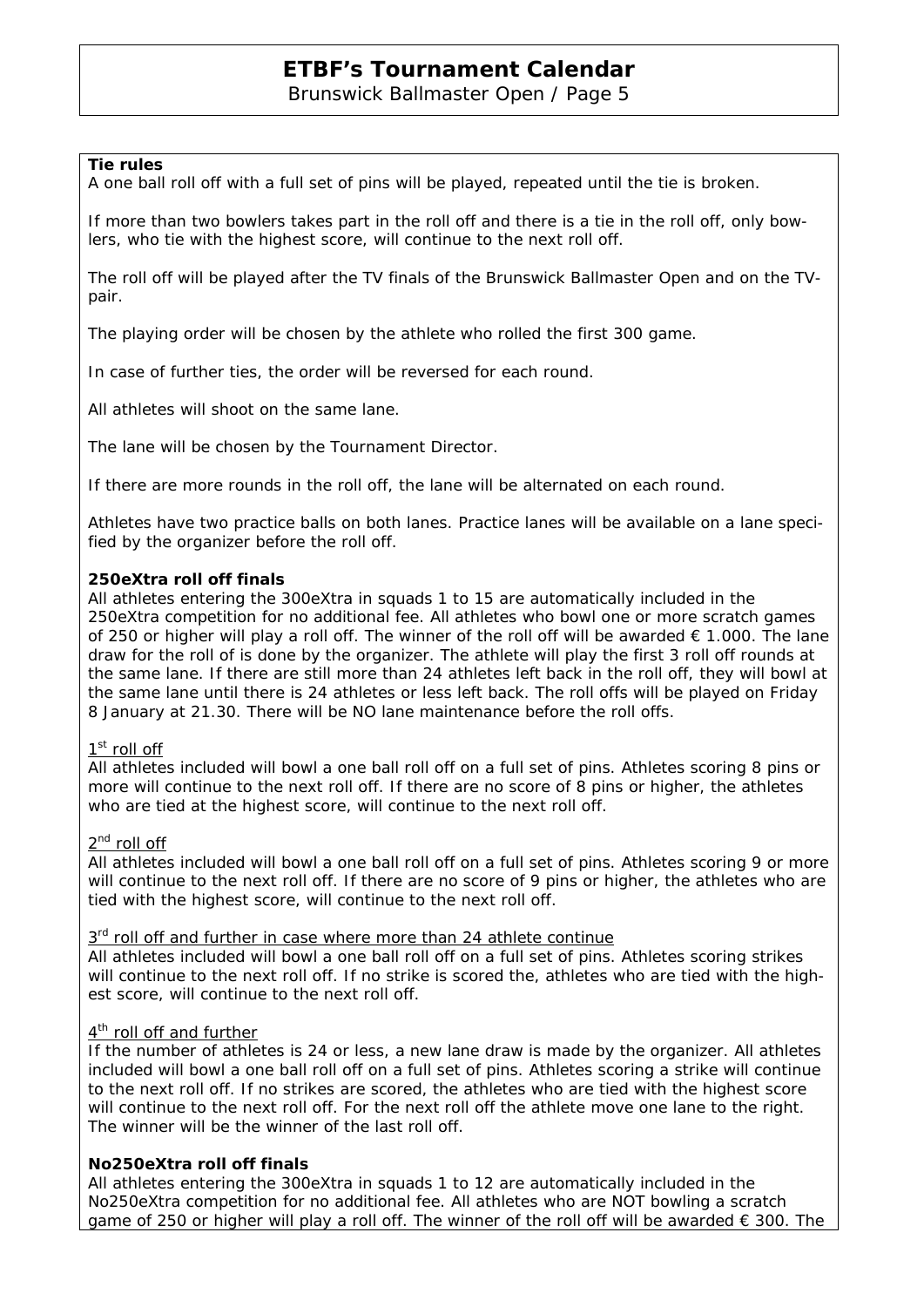# Brunswick Ballmaster Open / Page 6

lane draw for the roll of is done by the organizer. The athlete will play the first 3 roll off rounds at the same lane. If there are still more than 24 athletes left back in the roll off, they will bowl at the same lane until there is 24 athletes or less left back. The roll offs will be played on Thursday 7 January at 22.30. There will be NO lane maintenance before the roll offs.

# 1<sup>st</sup> roll off

All athletes included will bowl a one ball roll off on a full set of pins. Athletes scoring 3 pins or less will continue to the next roll off. In every roll off, a ball hitting no pins at all are calculated as a strike. If there are no score of 3 pins or less, the athletes who are tied at the lowest score, will continue to the next roll off.

## 2<sup>nd</sup> roll off

All athletes included will bowl a one ball roll off on a full set of pins. Athletes scoring 2 or less will continue to the next roll off. If there are no score of 2 pins or less, the athletes who are tied at the lowest score, will continue to the next roll off.

### 3<sup>rd</sup> roll off and further in case where more than 24 athlete continue

All athletes included will bowl a one ball roll off on a full set of pins. Athletes scoring one pin will continue to the next roll off. If there are no score of one pin, the athletes who are tied at the lowest score, will continue to the next roll off.

### 4<sup>th</sup> roll off and further

If the number of athletes is 24 or less, a new lane draw is made by the organizer. All athletes included will bowl a one ball roll off on a full set of pins. Athletes scoring one pin will continue to the next roll off. If there are no score of one pin, the athletes who are tied at the lowest score, will continue to the next roll off. The winner will be the winner of the last roll off.

| Lane assignments and lane movements |                                                                      |  |  |  |  |
|-------------------------------------|----------------------------------------------------------------------|--|--|--|--|
| Lane draws                          | Done by the organizer                                                |  |  |  |  |
| Athletes per pair in squads         | Four / Three in minor squads                                         |  |  |  |  |
| Frequency of movement               | After each game                                                      |  |  |  |  |
| Movement method                     | Left lane athletes moves left and right lane athletes moves<br>right |  |  |  |  |
| Number of lanes to move             | Four lanes (over one pair of lanes)                                  |  |  |  |  |

| <b>Booking policies</b>    |                                                                                                                                                                   |  |  |  |  |  |
|----------------------------|-------------------------------------------------------------------------------------------------------------------------------------------------------------------|--|--|--|--|--|
| Booking restriction before | A maximum of three squads can be booked before the tour-<br>nament starts and maximum two of the bookings can be for<br>squads on Friday and Saturday 8-9 January |  |  |  |  |  |
| Booking restriction during | Maximum three non-played entries                                                                                                                                  |  |  |  |  |  |
| Total number of bookings   | Unlimited                                                                                                                                                         |  |  |  |  |  |
| Booking cancellations      | Possible, see EBT Rules for late cancellations                                                                                                                    |  |  |  |  |  |
| Registration deadline      | 30 minutes before scheduled squad times                                                                                                                           |  |  |  |  |  |

| Qualification squads and fees in $\epsilon$ |           |            |       |              |        |        |  |  |
|---------------------------------------------|-----------|------------|-------|--------------|--------|--------|--|--|
| Squad                                       | Day       | Date       | Time  | <b>Spots</b> | E fee  | Re fee |  |  |
| Squad 01                                    | Tuesday   | 29.12.2015 | 15.00 | 72           | 60-100 |        |  |  |
| Squad 02                                    |           |            | 19.00 | 72           | 80-110 | 80-110 |  |  |
| Squad 03                                    | Wednesday | 30.12.2015 | 11.00 | 72           | 80-110 | 80-110 |  |  |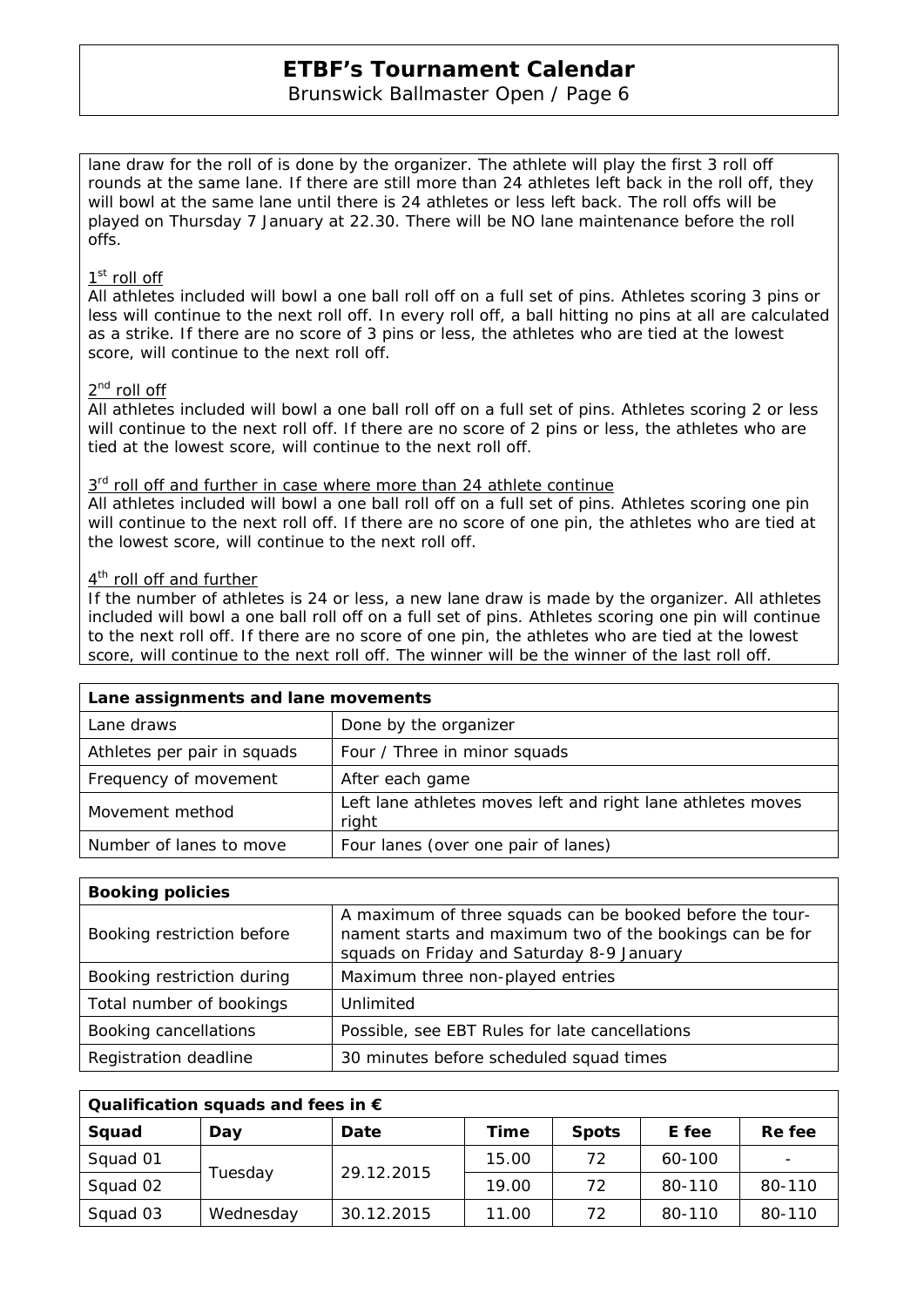Brunswick Ballmaster Open / Page 7

| Squad 04  |           |            | 15.00 | 72 | 80-110 | 80-110 |
|-----------|-----------|------------|-------|----|--------|--------|
| Squad 05  | Saturday  | 02.01.2016 | 11.00 | 72 | 80-130 | 80-130 |
| Squad 06  |           |            | 15.00 | 72 | 80-150 | 80-130 |
| Squad 07  | Sunday    | 03.01.2016 | 11.00 | 72 | 80-150 | 80-130 |
| Squad 08  |           |            | 15.00 | 72 | 80-150 | 80-130 |
| Squad 09  | Wednesday | 06.01.2016 | 11.00 | 72 | 80-150 | 80-130 |
| Squad 10  |           |            | 15.00 | 72 | 150    | 130    |
| Squad 11  | Thursday  | 07.01.2016 | 15.00 | 72 | 150    | 130    |
| Squad 12  |           |            | 19.00 | 72 | 170    | 150    |
| Squad 13  | Friday    | 08.01.2016 | 10.00 | 72 | 170    | 150    |
| Squad 14  |           |            | 14.00 | 72 | 170    | 150    |
| Squad 15  |           |            | 18.00 | 72 | 170    | 150    |
| Squad 16  | Saturday  | 09.01.2016 | 09.00 | 72 | 170    | 130    |
| Squad 17  |           |            | 13.00 | 72 | 190    | 150    |
| Squad 18  |           |            | 17.00 | 72 | 190    | 150    |
| Desperado |           |            | 20.00 |    | 50     |        |

185-bowler is a bowler with a federation average below 185.

In Squads 1 to 9 all 185-bowlers pay only 80 € in entry or re-entry fee.

200-bowler is a bowler with a federation average below 200.

In Squads 1 to 9 all 200-bowlers pay only 100  $\epsilon$  in entry or re-entry fee.

A senior bowler is a bowler with age of 50 or more or a bowler, who is reaching the age of 50 later during the year of 2016.

A veteran bowler is a bowler with age of 60 or more or a bowler, who is reaching the age of 60 later during the year of 2016.

A youth bowler is a bowler, who have not yet reached (and will not reach) the age of 24 on the day of Squad 1, which is 29 December 2015. A Youth 185-bowler will pay only 60  $\epsilon$  for entry fee in Squad 1.

Squad 1:

This is the Early Bird Squad. The fee for youth 185-bowlers in Squad 1 is 60  $\epsilon$ . The fee for other 185-bowlers in this Squad is 80 €. The fee for all other bowlers in this Squad is 100  $\epsilon$ 

Squad 5:

This is the Youth and 185-bowler Squad. The Squad is open for all athletes.

The top three Youth bowlers in Squad 5 will win an extra prize; a Brunswick bowling ball, a free re-entry or a free Desperado entry.

The top three 185-bowlers in Squad 5 will win an extra prize; a Brunswick bowling ball, a free re-entry or a free Desperado entry.

A Youth bowler can win only one prize in this squad.

Squad 6:

This is the Ladies and 200-bowler Squad. The Squad is open for all athletes.

The top three Youth bowlers in Squad 5 will win an extra prize; a Brunswick bowling ball, a free re-entry or a free Desperado entry.

The top three 185-bowlers in Squad 5 will win an extra prize; a Brunswick bowling ball, a free re-entry or a free Desperado entry.